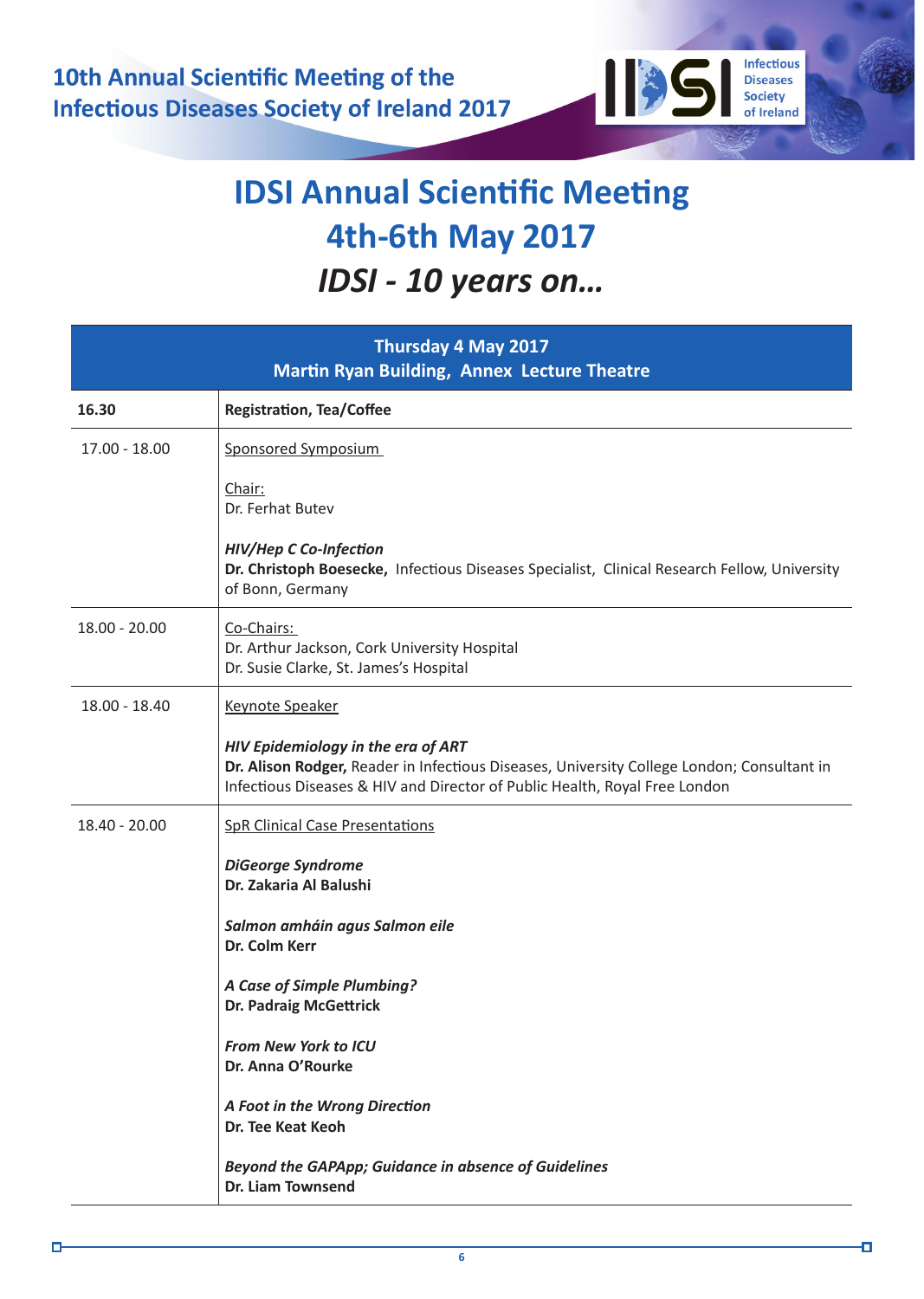| Friday 5 May 2017<br><b>Aula Maxima</b> |                                                                                                                                                                                                                                                                   |  |
|-----------------------------------------|-------------------------------------------------------------------------------------------------------------------------------------------------------------------------------------------------------------------------------------------------------------------|--|
| 08.00                                   | Registration                                                                                                                                                                                                                                                      |  |
| $09.00 - 09.05$                         | Annual Scientific Meeting Opening: Dr. Catherine Fleming, President, Infectious Diseases<br><b>Society of Ireland</b>                                                                                                                                             |  |
|                                         | Co-Chairs:<br>Prof. Colm Bergin, St. James's Hospital/Trinity College Dublin<br>Dr. Catherine Fleming, Galway University Hospital                                                                                                                                 |  |
| $09.05 - 9.45$                          | <b>Keynote Speaker</b>                                                                                                                                                                                                                                            |  |
|                                         | <b>Surgical Management of Complicated Osteomyelitis</b><br>Mr. Martin McNally, Consultant Orthopaedic Surgeon in Limb Reconstruction, University<br><b>Hospitals Oxford</b>                                                                                       |  |
| $9.45 - 10.25$                          | Keynote Speaker:                                                                                                                                                                                                                                                  |  |
|                                         | <b>Prosthetic Joint Infections: A Continuous Challenge?</b><br>Professor Andrej Trampuz, Clinical Consultant and Head, Infectious Diseases Research<br>Laboratory, Charité - University Medicine Berlin                                                           |  |
| $10.30 - 11.00$                         | Coffee/Tea, Poster Viewing, Exhibition                                                                                                                                                                                                                            |  |
| $11.00 - 12.30$                         | Co-Chairs:<br>Dr. Eoin Feeney, St. Vincent's University Hospital<br>Dr. Cora McNally, Beaumont Hospital                                                                                                                                                           |  |
| 11.00 - 11.45                           | Review of Clinical Orthopaedic/ Infectious Disease Cases:<br>Mr. Martin McNally, Dr. Nora Renz, Prof. Andrej Trampuz                                                                                                                                              |  |
| 11.45 - 12.00                           | A multidisciplinary OPAT-centred diabetic foot infection pathway reduces length of stay<br>A O'Rourke, D Rajendran1, E Kellegher2, S Sheehan3, E Feeney1<br>Department of Infectious Diseases, St. Vincent's University Hospital, Dublin                          |  |
| $12.00 - 12.15$                         | Self-Administered Outpatient Parenteral Antibiotic Therapy (S-OPAT) vs. Healthcare<br>Personnel-Provided OPAT (H-OPAT): Experiences at a Tertiary Care Hospital<br>J Woo, A Lyons, D Gallagher, H Tuite, S Clarke, C Fleming<br><b>Galway University Hospital</b> |  |
| $12.15 - 12.30$                         | The decline in the burden of malaria in The Gambia has not compromised the acquisition<br>of natural immunity to malaria<br>S. Anya, A Palmer, R Brugha, S McConkey<br>Dept. of International Health & Tropical Medicine, Royal College of Surgeons in Ireland    |  |
| 12.30-13.15                             | Lunch, Poster Viewing, Exhibition                                                                                                                                                                                                                                 |  |

Infectious<br>Diseases<br>Society<br>of Ireland

**1135**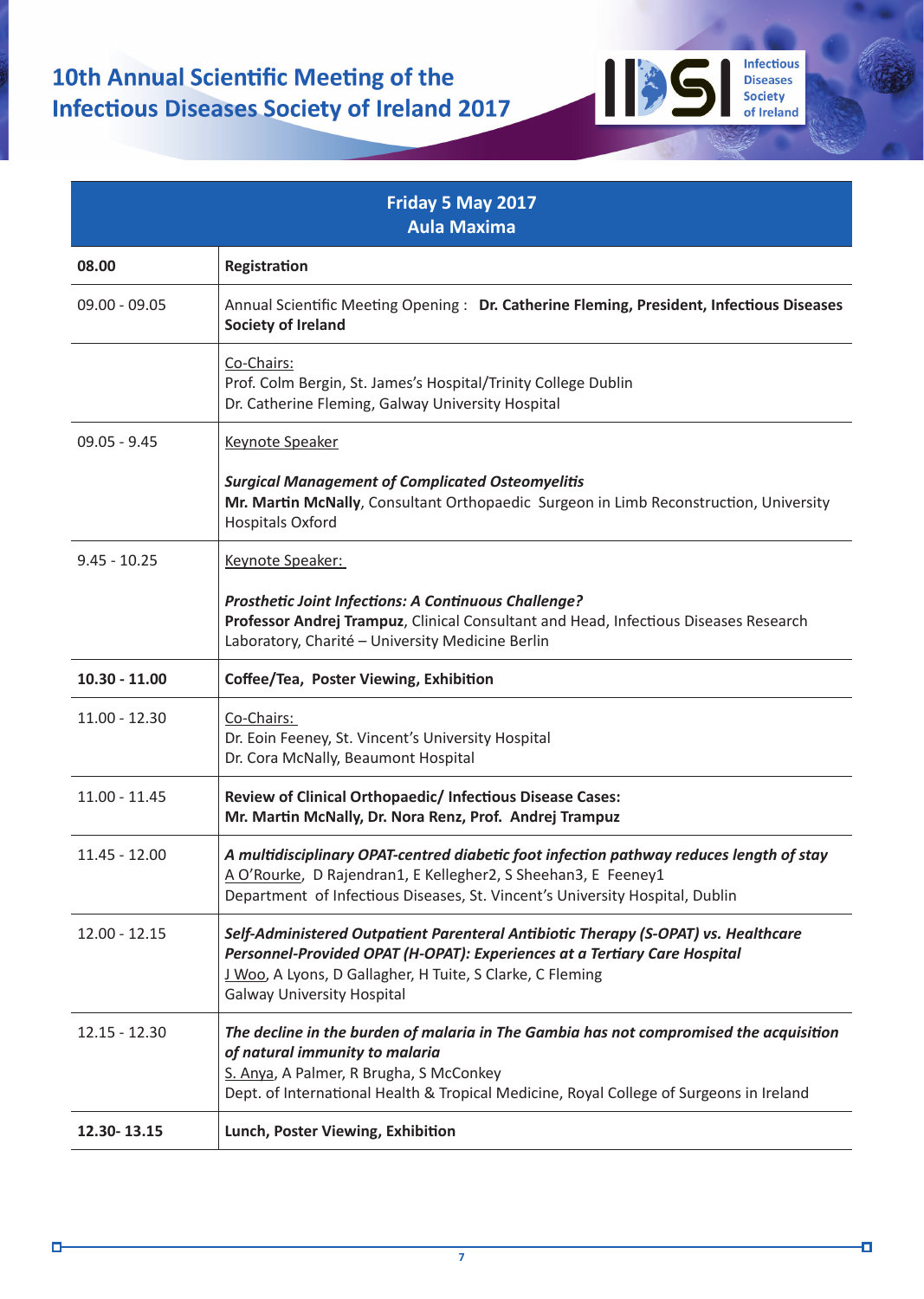## 10th Annual Scientific Meeting of the **Infectious Diseases Society of Ireland 2017**

| $13.15 - 14.15$ | Sponsored Symposium:                                                                                                                                                                                                                                                                              |
|-----------------|---------------------------------------------------------------------------------------------------------------------------------------------------------------------------------------------------------------------------------------------------------------------------------------------------|
|                 | Chair:<br>Prof. Colm Bergin, St. James's Hospital/Trinity College Dublin                                                                                                                                                                                                                          |
|                 | Overcoming psychiatric barriers to ensure effective treatment and prevention of HIV &<br><b>HCV</b> in patients<br>Dr. Glenn Treisman, Professor of Psychiatry and Behavioural Science, Johns Hopkins<br>Hospital                                                                                 |
| $14.15 - 15.45$ | Co-Chairs:<br>Prof. Karina Butler, Our Lady's Hospital for Sick Children<br>Dr. Corinna Sadlier, Cork University Hospital                                                                                                                                                                         |
| $14.15 - 15.00$ | <b>Keynote Speaker</b>                                                                                                                                                                                                                                                                            |
|                 | <b>Treatment of Viral Infections in the Transplant Patient</b><br>Prof. Janet Englund, Department of Pediatrics, Seattle Children's Hospital, University of<br>Washington                                                                                                                         |
| $15.00 - 15.15$ | <b>Increased Respiratory Pathogen Diagnoses Using Multiplex NxTAG Respiratory Pathogen</b><br>Assay<br>D Waldron O Loughlin, L Dunford, C Byrne, A Waters, C de Gascun<br>National Virus Reference Laboratory, University College Dublin                                                          |
| $15.15 - 15.30$ | The hidden burden of hepatitis C related advanced liver disease in the community<br>N Iqbal, C Murphy, T McHugh, A Singleton, S Keating, D Crowley, H Gallagher, F Savage,<br>J Moloney, J Lambert, S Stewart<br>Mater Misericordiae University Hospital                                          |
| $15.30 - 15.45$ | Hepatitis C Co-Infection with HIV Sustained Viral Response Outcomes and Antiretroviral<br><b>Switch in the DAA Era</b><br>P. McGettrick, C. Bannan, J.Lee, M.Coughlan, G.Farrell, C. Murray, M. Broderick, G. Hughes,<br>S. O'Connell, C. Bergin<br>GUIDe Department, St James's Hospital, Dublin |
| 15.45 - 16.00   | Tea/Coffee, Poster Viewing, Exhibition                                                                                                                                                                                                                                                            |

Infectious<br>Diseases<br>Society<br>of Ireland

IE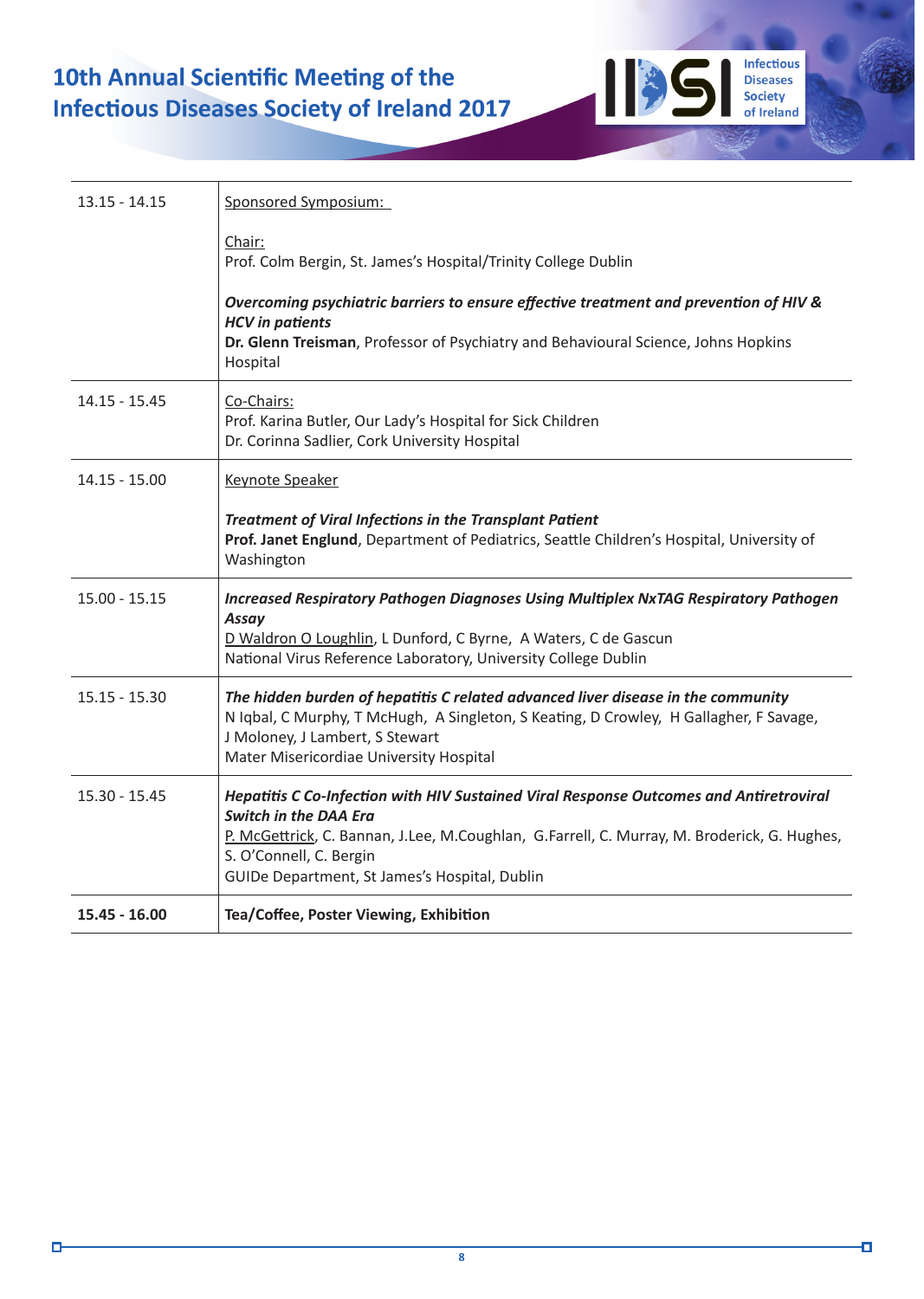## 10th Annual Scientific Meeting of the **Infectious Diseases Society of Ireland 2017**

| $16.00 - 16.30$ | <b>Clinical Abstract Oral Presentations</b><br>Co-Chairs:<br>Dr. Sarah O'Connell, University Hospital Limerick<br>Dr. Cliona Ní Cheallaigh, St. James's Hospital                                                                                                                                                                                                                                                                                                                                                                                                                                                                                                                                                                                                                                                                                                                                                                     |
|-----------------|--------------------------------------------------------------------------------------------------------------------------------------------------------------------------------------------------------------------------------------------------------------------------------------------------------------------------------------------------------------------------------------------------------------------------------------------------------------------------------------------------------------------------------------------------------------------------------------------------------------------------------------------------------------------------------------------------------------------------------------------------------------------------------------------------------------------------------------------------------------------------------------------------------------------------------------|
| $16.00 - 16.15$ | Audit: Measuring performance of Tenofovir disoproxil fumarate (TDF) toxicity monitoring<br>in HIV center of a tertiary hospital in Dublin, 2016<br>Z Al Balushi, C Bergin<br>St. James's Hospital, Dublin                                                                                                                                                                                                                                                                                                                                                                                                                                                                                                                                                                                                                                                                                                                            |
| $16.15 - 16.30$ | Application of a Recent Infection Testing Algorithm to New Diagnoses of HIV in Ireland<br>E Robinson, K ODonnell <sup>1</sup> , J Hassan <sup>2</sup> , J Moran <sup>1,2</sup> , L Nic Lochlainn <sup>1</sup> , S O'Dea <sup>3</sup> , H Tuite <sup>4,5</sup> , F<br>Cooney <sup>6</sup> , O Ennis <sup>6</sup> , S Doyle <sup>7</sup> , E Nugent <sup>8</sup> , J Connell <sup>2</sup> , L Preston <sup>9</sup> , S Keating <sup>5</sup> , C De Gascun <sup>2</sup> ,<br>Derval $\text{Igoe}^1$<br>1. Health Protection Surveillance Centre, Health Service Executive; 2. National Virus<br>Reference Laboratory, University College Dublin; 3. Gay Men's Health Service; 4. Infectious<br>Disease Society of Ireland; 5. Society for the Study of Sexually Transmitted Diseases in<br>Ireland; 6. Dept of Public Health Medicine, HSE East; 7. Dept of Public Health Medicine, HSE<br>South East; 8. HIV Ireland; 9. Positive Now. |
| $16.30 - 17.00$ | Sponsored State of the Art Presentation<br>Chair:<br><b>Adam Stubbs</b>                                                                                                                                                                                                                                                                                                                                                                                                                                                                                                                                                                                                                                                                                                                                                                                                                                                              |
|                 | A clinical update on dolutegravir v since IDSI 2016<br><b>Els Hollanders</b>                                                                                                                                                                                                                                                                                                                                                                                                                                                                                                                                                                                                                                                                                                                                                                                                                                                         |

Infectious<br>Diseases<br>Society<br>of Ireland

Ō

**1135** 

Ο